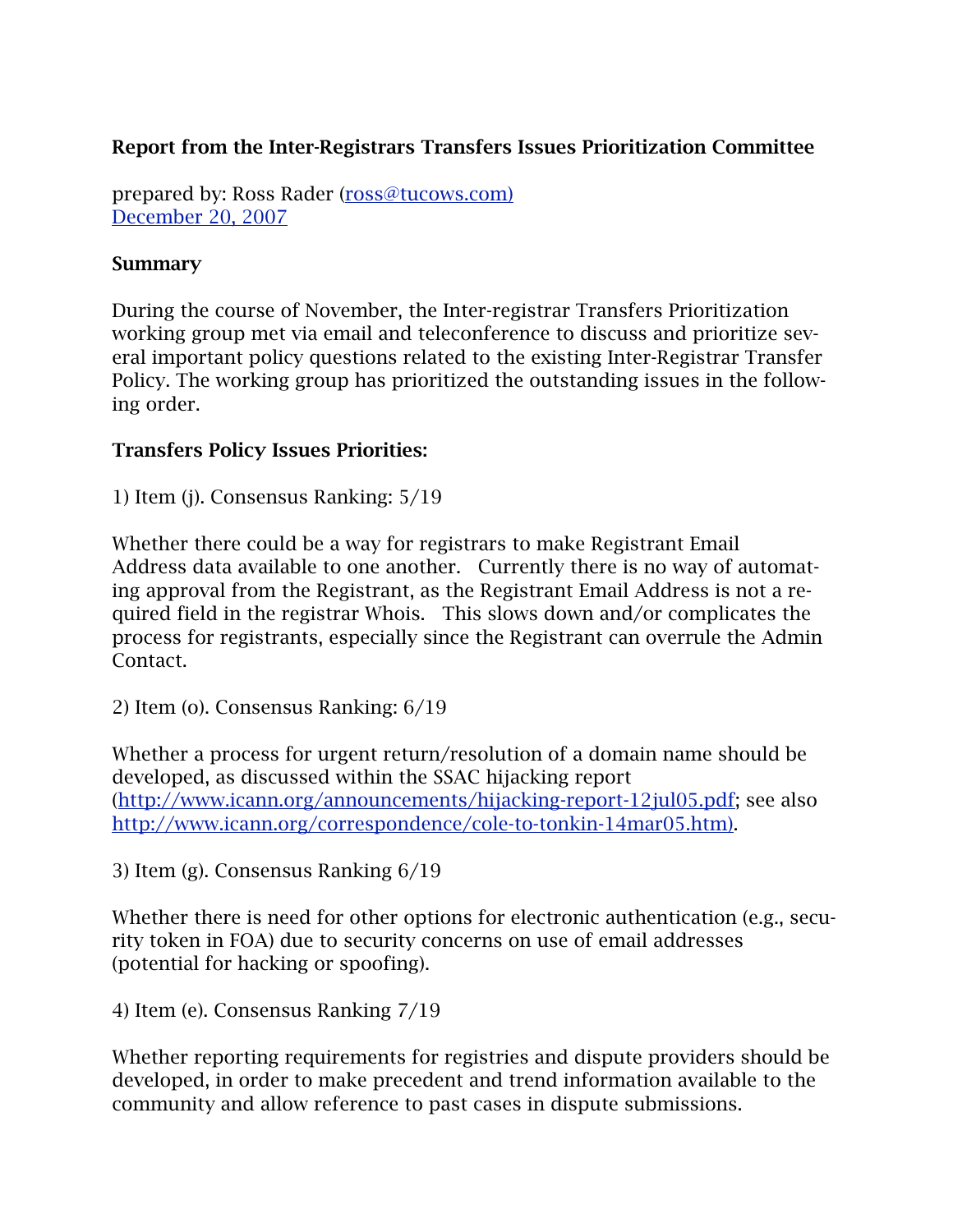5) Item (q). Consensus Ranking 8/19

Whether standards or best practices should be implemented regarding use of Registrar Lock status (e.g., when it may/may not, should/should not be applied).

6) Item (h). Consensus Ranking 9/19

Whether provisions on time-limiting FOAs should be implemented to avoid fraudulent transfers out. For example, if a Gaining Registrar sends and receives an FOA back from a transfer contact, but the name is locked, the registrar may hold the FOA pending adjustment to the domain name status, during which time the registrant or other registration information may have changed.

7) Item (c). Consensus Ranking 9/19

Whether additional provisions on undoing inappropriate transfers are needed, especially with regard to disputes between a Registrant and Admin Contact. The policy is clear that the Registrant can overrule the AC, but how this is implemented is currently at the discretion of the registrar.

8) Item (d). Consensus Ranking 10/19

Whether additional provisions should be included in the TDRP on how to handle disputes when multiple transfers have occurred.

9) Item (m). Consensus Ranking 10/19

Whether special provisions are needed for change of registrant simultaneous to transfer or within a period after transfer. The policy does not currently deal with change of registrant, which often figures in hijacking cases.

10) Item (n). Consensus Ranking 10/19

Whether existing penalties for policy violations are sufficient or if additional provisions/penalties for specific violations should be added into the policy.

11) Item (r). Consensus Ranking 12/19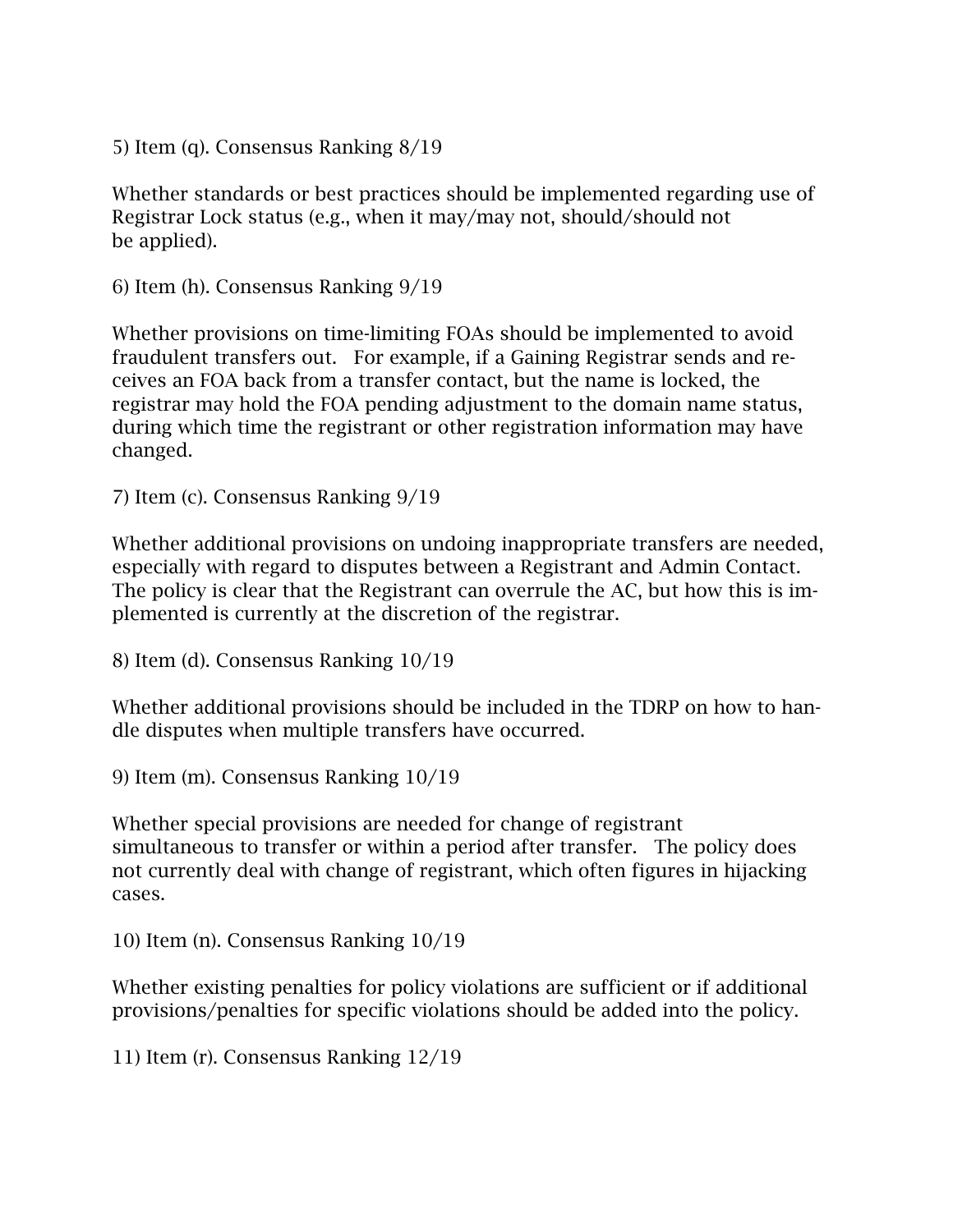Whether registrants should be able to retrieve authInfo codes from third parties other than the registrar.

12) Item (s). Consensus Ranking 12/19

Whether the policy should incorporate provisions for handling "partial bulk transfers" between registrars – that is, transfers involving a number of names but not the entire group of names held by the losing registrar.

13) Item (k). Consensus Ranking 13/19

Whether additional provisions relating to transfer of registrations involving various types of Whois privacy services should be developed as part of the policy.

14) Item (b). Consensus Ranking 13/19

Whether review of registry-level dispute decisions is needed (some complaints exist about inconsistency).

15) Item (i). Consensus Ranking 13/19

Whether requirements should be in place for Registrars of Record to send an FOA, and/or receive the FOA back from Transfer Contact before acking a transfer.

16) Item (a). Consensus Ranking 14/19

Whether dispute options for registrants should be developed and implemented as part of the policy (registrants currently depend on registrars to initiate a dispute on their behalf).

17) Item (l). Consensus Ranking 14/19

Whether additional requirements regarding Whois history should be developed, for change tracking of Whois data and use in resolving disputes.

18) Item (p). Consensus Ranking 16/19

Whether the process could be streamlined by a requirement that registries use IANA IDs for registrars rather than proprietary IDs.

19) Item (f). Consensus Ranking 16/19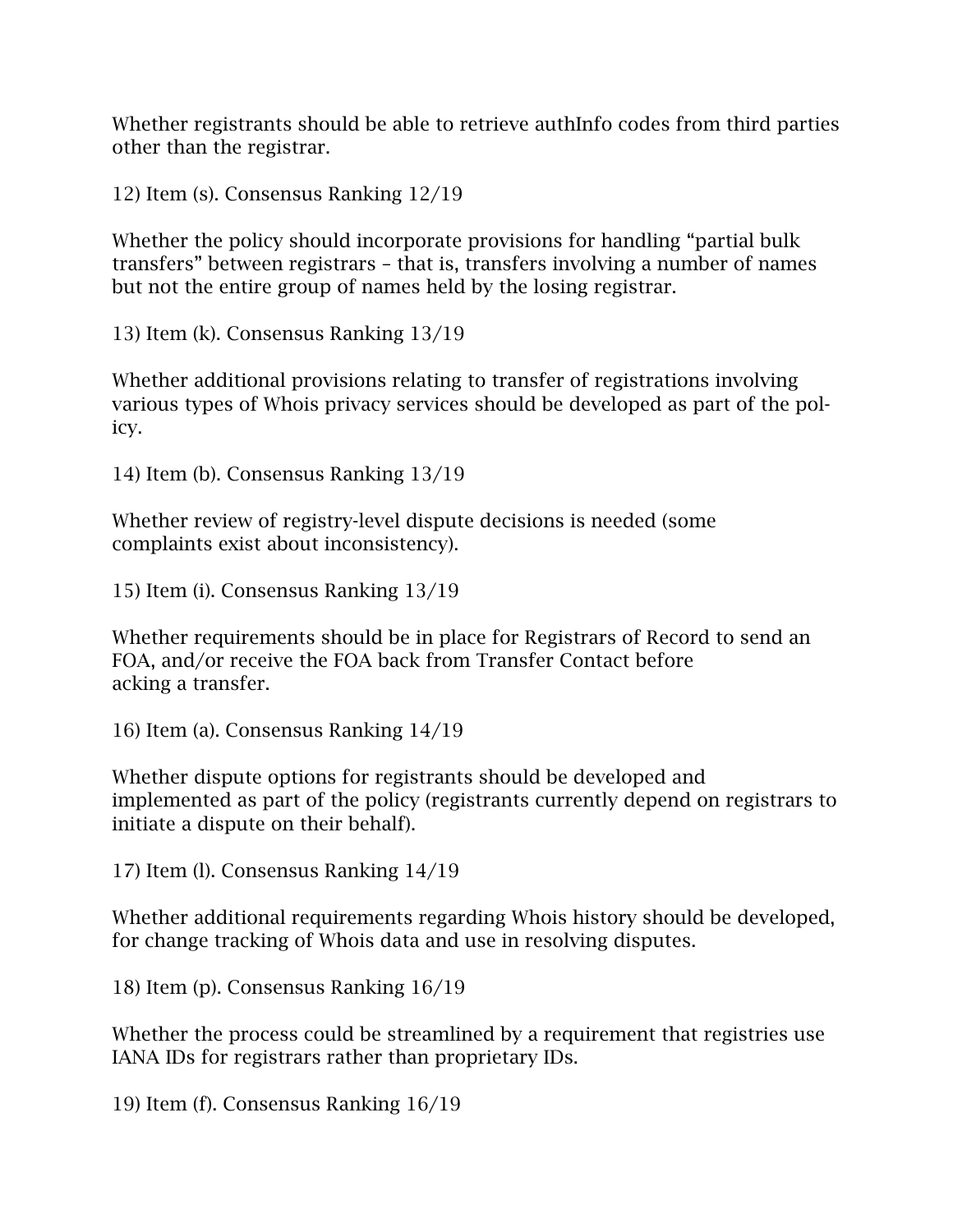Whether requirements or best practices should be put into place for registrars to make information on transfer dispute resolution options available to registrants.

### **Background**

This report was prepared pursuant to the Council resolution passed at the meeting on 20 September 2007 ([http://gnso.icann.org/meetings/minutes-gnso-20sep07.shtml\)](http://gnso.icann.org/meetings/minutes-gnso-20sep07.shtml)

i) Whereas the GNSO Working Group on Inter-registrar Domain Transfers Policy Review (Transfers WG) has completed its work, and;

ii) Whereas, the Transfers WG has provided a series of reports to the GNSO Council for its consideration,

Be it resolved that;

i) The GNSO Council will issue the working group report entitled "Advisory Concerning Inter-Registrar Transfer Policy" for constituency and community review and comment for a period of no less than 14 days, and;

i.a) pursuant to this comment period, all material commentary will be summarized and reviewed by Council

i.b) pursuant to the review by Council that the current, or an amended form of this report be provided to Staff for posting to the ICANN web site as a community advisory.

ii) Pursuant to section 1.b of Annex A of ICANN's Bylaws, that the GNSO Council initiate the formal GNSO Policy Development Process by requesting the creation of an issues report evaluating issues raised by the working group document "Points of Clarification Inter-Registrar Transfer Policy.

(see

[http://gnso.icann.org/drafts/Transfer-Denial-Clarifications-23aug07.pdf\)](http://gnso.icann.org/drafts/Transfer-Denial-Clarifications-23aug07.pdf)."

iii). That the GNSO Council form a short-term planning group to analyse and prioritize the policy issues raised in the report "Communication to GNSO on Policy Issues Arising from Transfer Review" before the Council further considers a PDP on any of the work discussed in the report.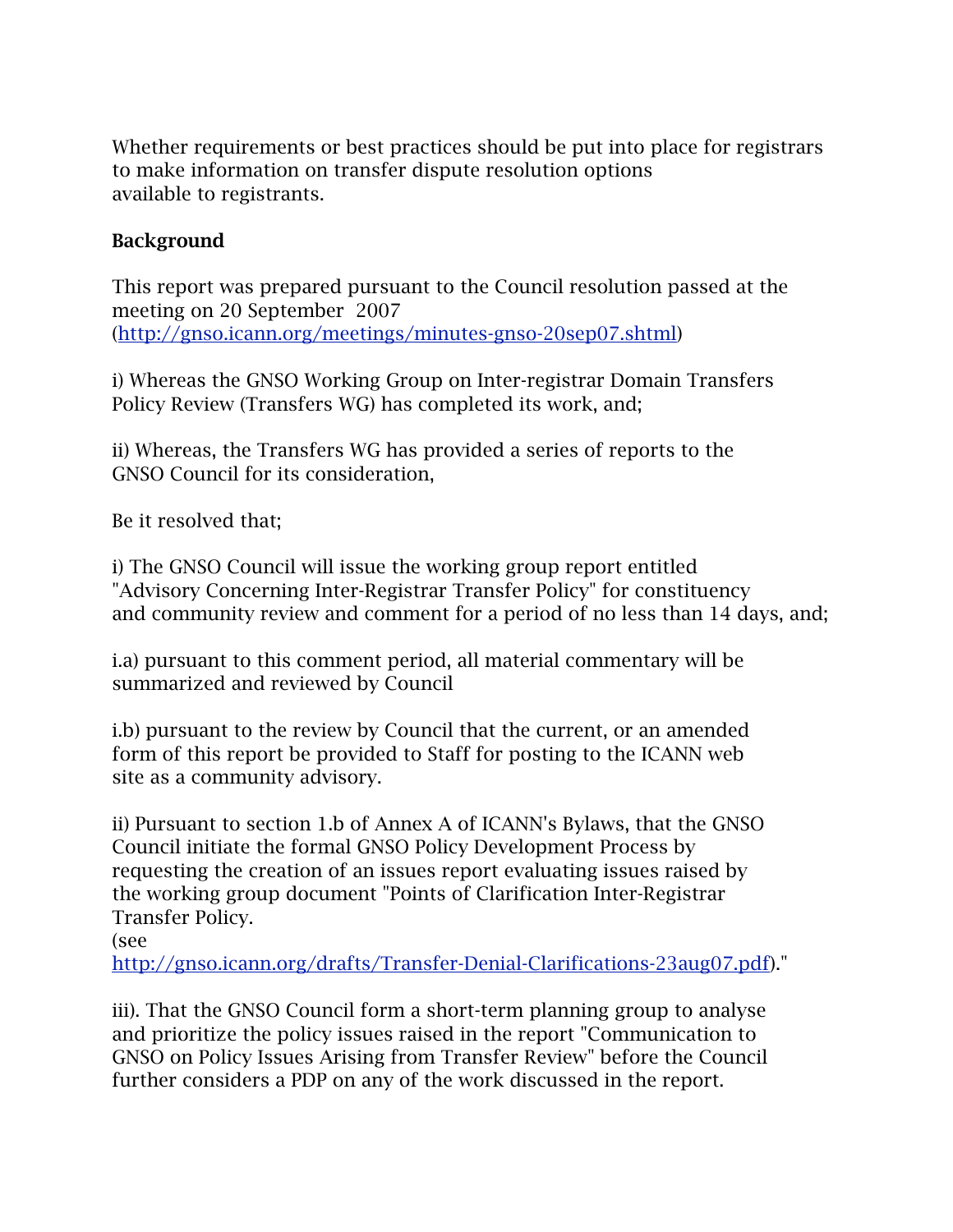The short-term planning group was formed with the following participants under the leadership of Ross Rader:

Committee membership was open to all GNSO participants and included the following individuals:

Ross Rader - Registrar constituency Thomas Keller - Registrar constituency Tim Ruiz - Registrar constituency Barbara Steele - Registry constituency Ken Stubbs - Registry constituency Pamela Miller - Registry constituency Christian Curtis - Non-commercial constituency Paul McGrady - Intellectual Property constituency Stacey King - Intellectual Property constituency Mike O'Connor - Business constituency

ICANN Staff support Olof Nordling - Manager, Policy Development Coordination Karen Lentz - gTLD Registry Liaison Glen de Saint Gery - GNSO Secretariat

The Inter-Registrar Transfer policy: Clarification for reasons for denial of a Transfer Request Issues Report can be viewed directly at: [http://gnso.icann.org/issues/transfers/issues-report-transfer-denial-clarificatio](http://gnso.icann.org/issues/transfers/issues-report-transfer-denial-clarifications-19oct07.pdf) [ns-19oct07.pdf](http://gnso.icann.org/issues/transfers/issues-report-transfer-denial-clarifications-19oct07.pdf)

The mailing list for the group is <[gnso-trans-wg@icann.org](mailto:gnso-trans-wg@icann.org)> public archives may be viewed at http://forum.icann.org/lists/gnso-trans-wg/

The committee conducted all of its work via an archived mailing list and teleconference.

### Methodology

Participants were asked to prioritize the list of issues based on their interests, views and perspectives. The criteria for ranking was left purposely vague in order to allow participants to rank issues based on their view of the general importance of the issue. The rankings were then merged into a single view based on the overall rankings. The individual rankings and merged view are included as Appendix A to this report. The merged view is prioritized based on the Median Ranking of the prioritized issues from each participant. A ranking of 1/19 is the highest possible priority and a ranking 19/19 is the lowest possible prior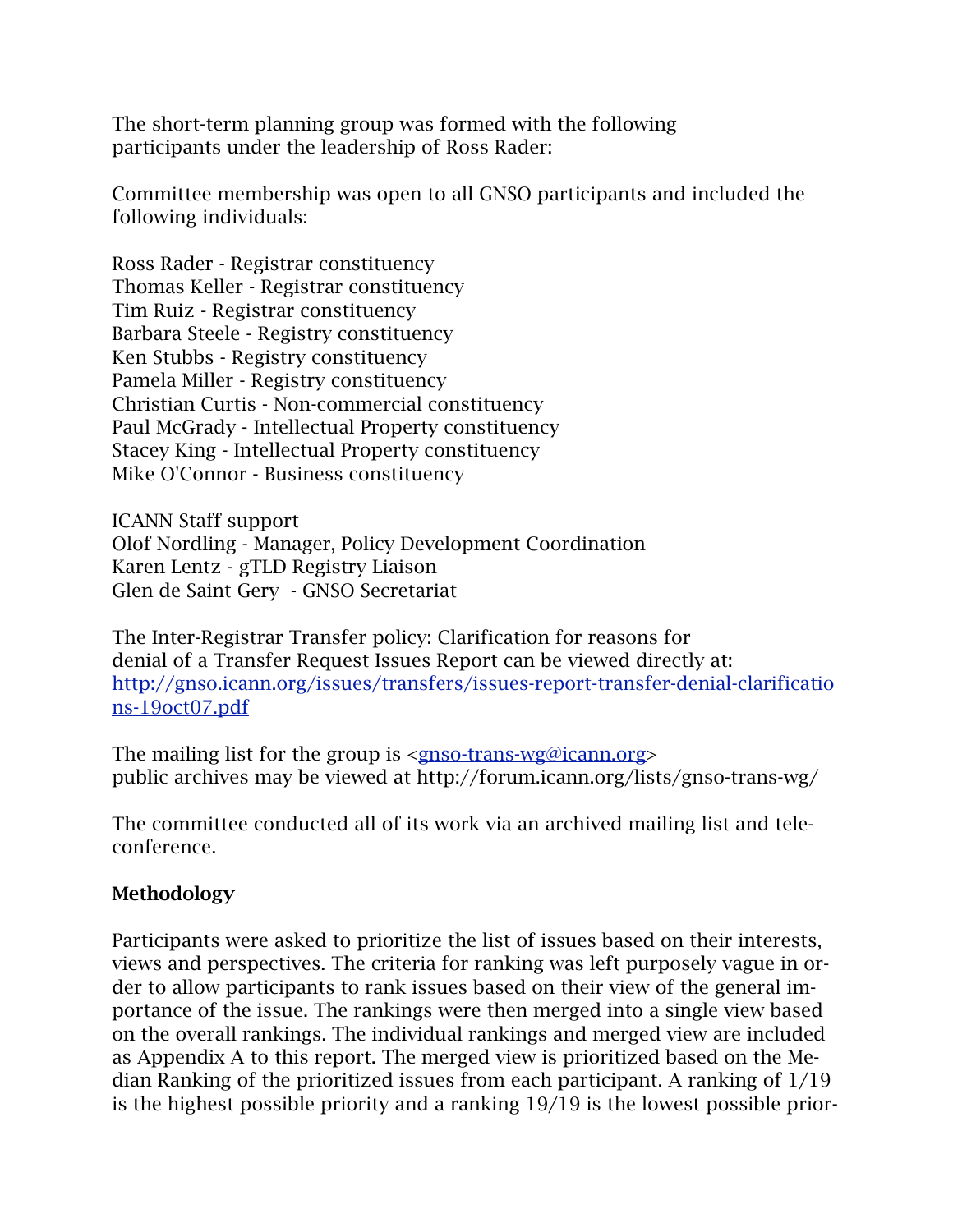ity. Those issues scoring 8/19 or higher enjoyed the broadest range of support from the participants and can be viewed as the highest priority items in this ranking.

Specific comments on the formulation of the report, process and output were solicited from the participants and are included as Appendix B of this report.

#### General Comments

Some participants did not feel that all issues deserved the policy attention of the GNSO at this point in time. It was proposed to the committee that this report denote "must develop further" and "may develop further" policy issues. After discussion, the group agreed that it was best to note this issue in the report and leave the question for the Council to determine if and when lower priority issues get addressed.

Some participants felt that further study of these issues were conducted before they were prioritized. After discussion it was generally agreed that it was better to move the work forward based on a prioritized list that had loose agreement than to wait until a more specific list and tighter agreement on the priorities could be formulated.

Some participants disagreed with the methodology used to rank the individual submissions and merge these into a unified view. Suggestions were made to change the process, but after discussion within the committee, it was generally agreed that moving forward with loose agreement was more important than developing and implementing a more precise methodology.

All participants had the opportunity to submit supplemental comments for inclusion in this report. Only one participant chose to do so. These are included as Appendix B of this report.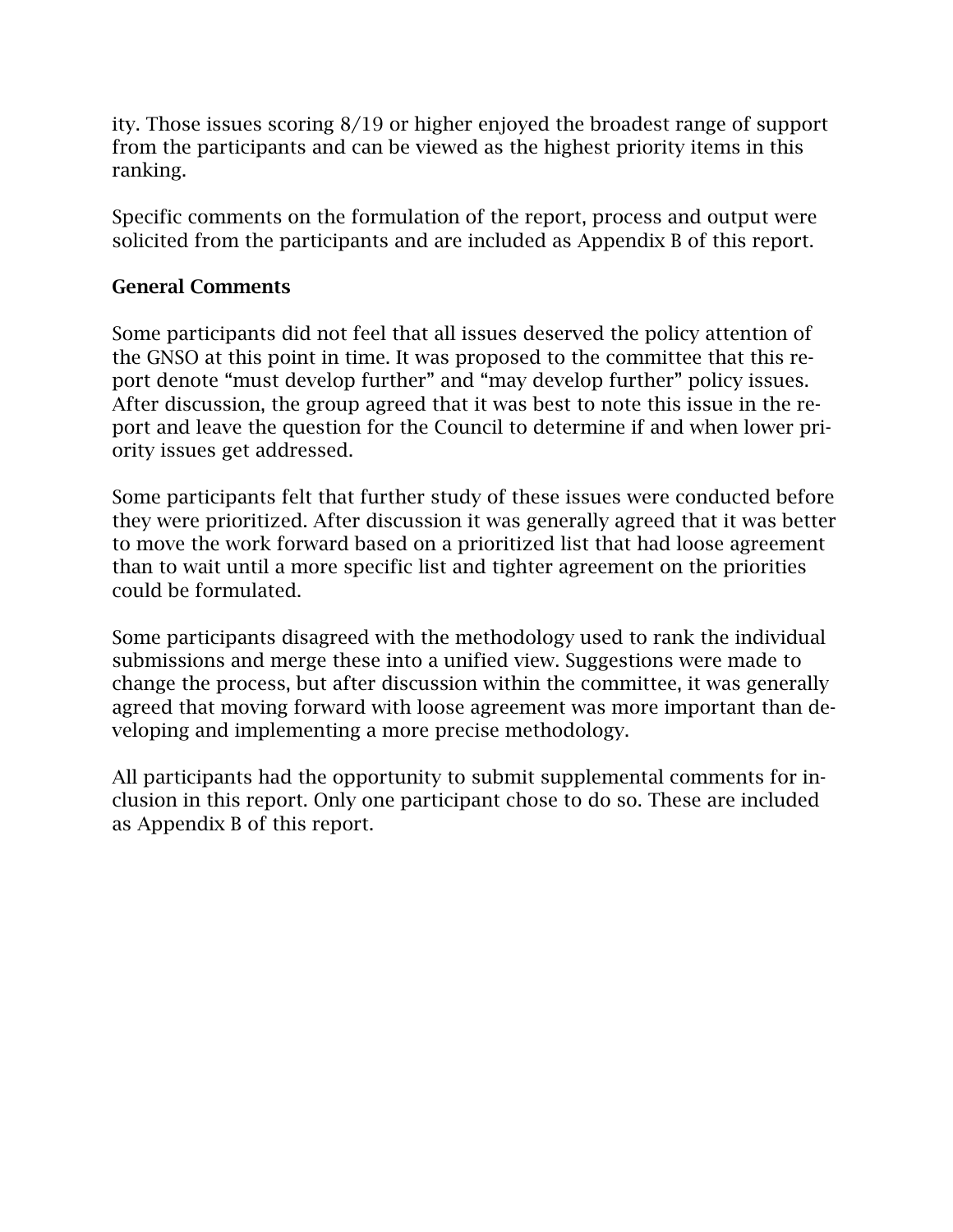

# Appendix A - Individual Rankings and Merged View